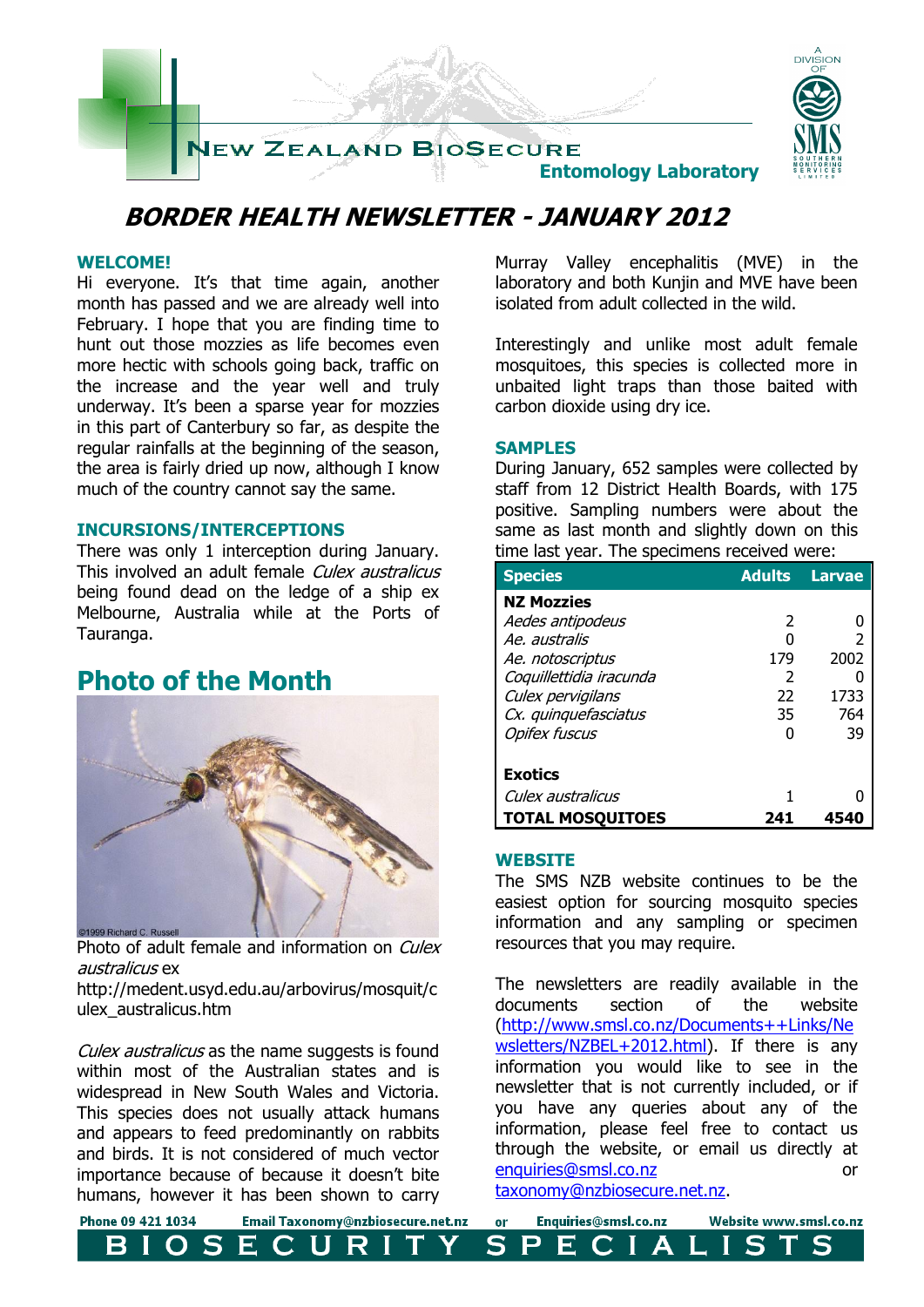

## **TICK-BORNE DISEASES**

#### **LYME DISEASE - UK: BORRELIA POSITIVE TICKS**

**Source:** BBC News [edited] 24 Jan 2010 [<http://www.bbc.co.uk/news/health-16706942>](http://www.bbc.co.uk/news/health-16706942) reported on ProMED Mail 30 Jan 2012

Ticks that can transmit Lyme disease may be more prevalent in the UK than realised, say researchers who have found out how many dogs harbour them.

Experts have suspected for some time that the UK has a growing problem with these tiny pests - rates of the disease have been creeping up in recent years. In 2010 there were 953 reported cases in England and Wales.

Now, after doing random checks on over 3,500 dogs, Bristol University experts suspects the problem is even bigger. Of the 3,534 pet dogs inspected at veterinary clinics in the UK between March and October 2009, 14.9% had ticks. Of these, 2.3% turned out to be infected. The expected prevalence of infected ticks on dogs is 0.5% or 481 infected ticks per 100,000 dogs.

This suggests that the prevalence of this Borrelia infection in the UK tick population is considerably higher than previously thought, the researchers report in the journal Comparative Immunology, Microbiology and Infectious Diseases.

Faith Smith, who led the research, said: "Lyme disease appears to be a rapidly growing problem in the UK with important health and economic impacts in terms of loss of working hours and potential decrease in tourism to tick hotspots.

"Without considerably better surveillance and routine diagnostic testing, Lyme disease is only likely to become more prevalent. In particular, future warmer winters might well extend the period over which ticks are active seasonally, while growing wild reservoir host populations,

Email Taxonomy@nzbiosecure.net.nz

ECURI

Phone 09 421 1034

BIOS

such as deer, will allow the tick population to expand."

A bite from an infected tick can take between two days and four weeks to show and anyone who has been bitten should look for a "bulls eye" type red rash appearing around the bite. You may also experience flu-like symptoms, such as tiredness, headaches and muscle or joint pain. Untreated, Lyme disease can spread to the brain, heart, and joints and in extreme can cause nerve damage, paralysis and blindness.

Ticks are very small - about the size of a poppy seed - and can easily be overlooked. Most ticks do not carry the infection, but they should be removed promptly if found. They can be removed with tweezers or special tick hooks, pulling gently upwards away from the skin. People who develop a rash or other symptoms after a tick bite should consult their GP.

A spokeswoman from the Health Protection Agency said it was important that people realise the risks and remain "tick aware". "They are out there in woodland areas." She said it was best to keep to footpaths and avoid long grass where possible when out walking and to cover up the skin. Also, brush off clothes and pet's coats before returning indoors to remove any unattached ticks that might later seek a feed.

[Lyme borreliosis (Lyme disease) is the most common human tick-borne infectious disease in the northern hemisphere, occurring predominately in temperate regions of North America, Europe and Asia. It is caused by pathogenic genospecies of the spirochete, Borrelia burgdorferi sensu lato group. Vectors of B. burgdorferi are hard-bodied Ixodes ticks, and various small and medium-sized mammals and ground-feeding bird species are reservoircompetent hosts.

Website www.smsl.co.nz

'S

Ш

Enquiries@smsl.co.nz

**A** 

ECI

or

 $\mathbf{P}$ 

 $\mathbf S$